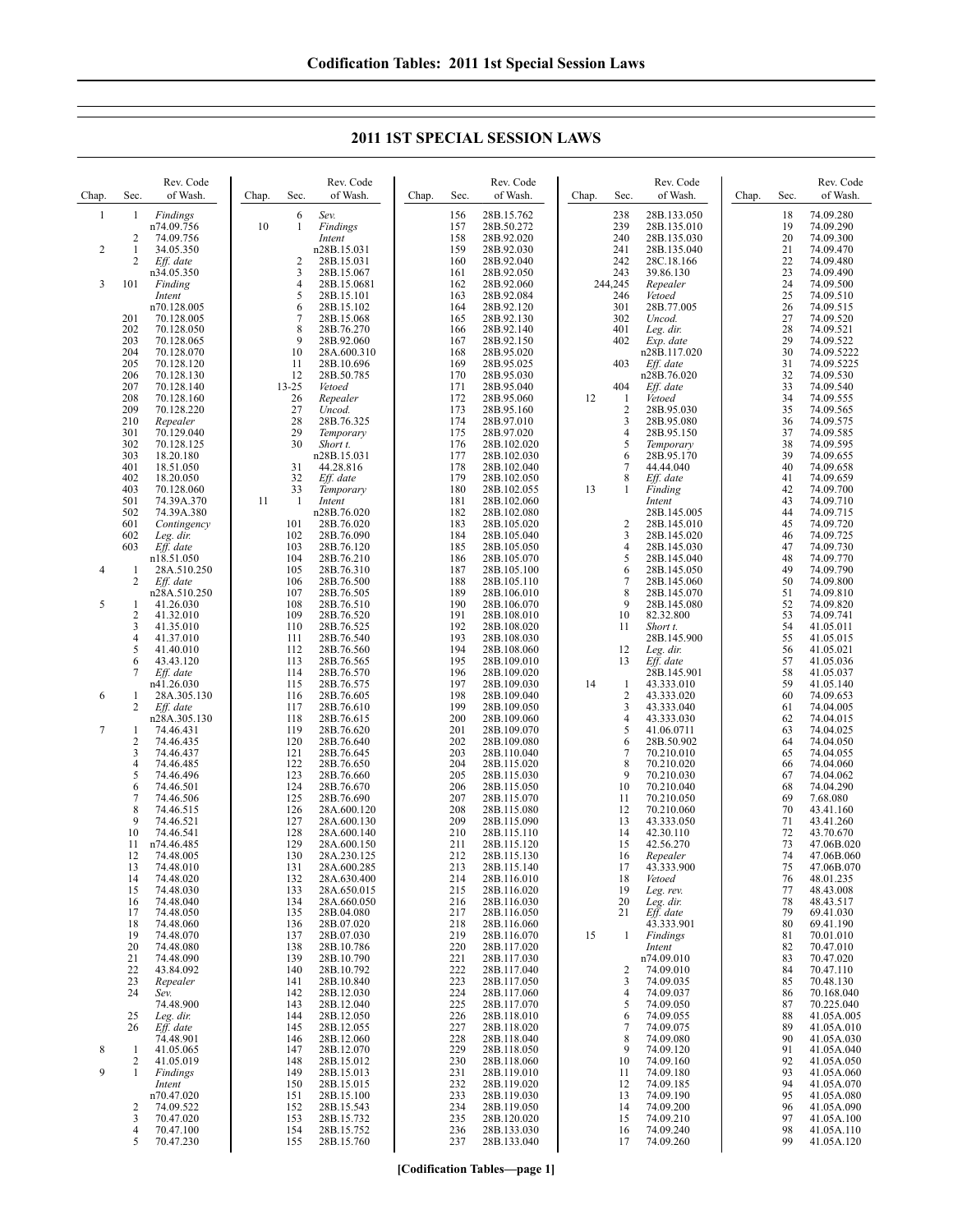## **Codification Tables: 2011 1st Special Session Laws**

| Chap. | Sec.                                                                                                    | Rev. Code<br>of Wash.                                                                                                                                                         | Chap.    | Sec.                                                                             | Rev. Code<br>of Wash.                                                                                                                                                                   | Chap. | Sec.                                                                | Rev. Code<br>of Wash.                                                                                                                                                                    | Chap.    | Sec.                                                                                               | Rev. Code<br>of Wash.                                                                                                                                                                    | Chap.    | Sec.                                                                       | Rev. Code<br>of Wash.                                                                                                                                                         |
|-------|---------------------------------------------------------------------------------------------------------|-------------------------------------------------------------------------------------------------------------------------------------------------------------------------------|----------|----------------------------------------------------------------------------------|-----------------------------------------------------------------------------------------------------------------------------------------------------------------------------------------|-------|---------------------------------------------------------------------|------------------------------------------------------------------------------------------------------------------------------------------------------------------------------------------|----------|----------------------------------------------------------------------------------------------------|------------------------------------------------------------------------------------------------------------------------------------------------------------------------------------------|----------|----------------------------------------------------------------------------|-------------------------------------------------------------------------------------------------------------------------------------------------------------------------------|
|       | 100<br>101<br>102<br>103<br>104<br>105<br>106<br>107<br>108<br>109<br>110                               | 41.05A.130<br>41.05A.140<br>41.05A.150<br>41.05A.160<br>41.05A.170<br>41.05A.180<br>41.05A.190<br>41.05A.200<br>41.05A.210<br>41.05A.220<br>41.05A.230                        |          | 7<br>8<br>9<br>10<br>11<br>12<br>13<br>14<br>15<br>16<br>17                      | 74.39A.240<br>74.39A.250<br>74.39A.260<br>74.39A.270<br>41.56.030<br>43.105.340<br>67.16.012<br>Repealer<br>77.12.670<br>77.12.690<br>77.08.045                                         | 29    | 6<br>7<br>$\mathbf{1}$<br>2<br>3                                    | n84.52.010<br>Contingent<br>Eff. date<br>n84.52.010<br>Exp. date<br>n84.52.010<br>Finding<br>Intent<br>n19.16.250<br>19.16.250<br>Eff. date                                              | 35<br>36 | 1<br>$\overline{2}$<br>3<br>4<br>1<br>2                                                            | n28A.150.260<br>74.60.020<br>74.60.090<br>Exp. date<br>n74.60.020<br>$Eff.$ date<br>n74.60.020<br>Findings<br>Intent<br>74.62.005<br>74.62.020                                           | 40       | 12<br>13<br>14<br>15<br>1<br>$\sqrt{2}$<br>3<br>4<br>5<br>6                | 41.04.340<br>43.01.041<br>Temporary<br>Eff. date<br>n41.04.820<br>9.94A.171<br>9.94A.501<br>9.94A.5011<br>9.94A.729<br>9.92.060<br>9.95.204                                   |
|       | 111<br>112<br>113<br>114<br>115<br>116<br>117<br>118<br>119<br>120<br>121<br>122<br>123                 | 41.05A.240<br>41.05A.250<br>41.05A.260<br>41.05A.270<br>41.05A.280<br>n74.09.010<br>74.09A.005<br>74.09A.010<br>74.09A.020<br>74.09A.030<br>Repealer<br>74.09.015             |          | 18,19<br>20<br>21<br>22<br>23<br>24<br>25<br>26<br>27<br>28<br>29<br>30          | Repealer<br>77.12.850<br>18.106.110<br>49.04.010<br>36.93.051<br>15.92.090<br>43.160.030<br>70.94.537<br>38.52.040<br>70.168.020<br>67.17.050<br>41.60.015                              | 30    | 1<br>2<br>3<br>4<br>5<br>6<br>7<br>8<br>9<br>10                     | n19.16.250<br>Findings<br>n71A.20.010<br>Intent<br>n71A.20.010<br>71A.10.020<br>71A.20.010<br>71A.20.020<br>71A.20.180<br>Vetoed<br>71A.20.190<br>71A.18.040<br>71A.20.080               |          | $\mathfrak{Z}$<br>$\overline{4}$<br>5<br>6<br>$\tau$<br>8<br>9<br>10<br>11<br>12<br>13<br>14<br>15 | 74.62.030<br>43.185C.220<br>43.185C.230<br>74.09.035<br>74.62.010<br>74.04.005<br>74.09.510<br>74.50.055<br>70.96A.530<br>10.101.010<br>13.34.030<br>26.19.071                           |          | 7<br>8<br>9<br>10<br>11<br>12<br>13<br>14<br>15<br>16<br>17<br>18<br>19    | 9.95.210<br>9.94A.030<br>9.94A.650<br>9.94A.780<br>9.95.214<br>72.04A.120<br>72.11.040<br>9.94A.74504<br>9.95.003<br>9.95.0002<br>9.95.005<br>9.95.007                        |
| 16    | 124<br>125<br>126<br>127<br>128<br>129<br>130<br>$\mathbf{1}$<br>$\sqrt{2}$<br>3<br>$\overline{4}$<br>5 | 43.20A.865<br>n74.09.010<br>n74.09.010<br>Leg. rev.<br>Leg. dir.<br>Exp. date<br>Sev.<br>Eff. date<br>n74.09.010<br>47.60.530<br>47.60.322<br>47.60.315<br>82.08.0255         |          | 31<br>32<br>33<br>34<br>35<br>36<br>37<br>38<br>39<br>40<br>41<br>42<br>43<br>44 | 43.20A.685<br>79A.30.030<br>28A.300.136<br>43.34.080<br>72.09.070<br>72.09.090<br>72.09.100<br>72.09.015<br>72.62.020<br>72.09.080<br>43.31.425<br>43.31.422<br>18.280.040              | 31    | 11<br>12<br>13<br>14<br>15<br>-1<br>2<br>3<br>4<br>5<br>6<br>7<br>8 | Vetoed<br>71A.20.170<br>Sev.<br>n71A.20.010<br>Eff. date<br>18.88B.020<br>18.88B.030<br>18.88B.040<br>18.88B.050<br>74.39A.050<br>74.39A.055<br>74.39A.073                               |          | 16<br>17<br>18<br>19<br>20<br>21<br>22<br>23<br>24<br>25<br>26<br>27<br>28                         | 31.04.540<br>70.123.110<br>73.08.005<br>74.04.0052<br>74.04.225<br>74.04.230<br>74.04.266<br>74.04.620<br>74.04.652<br>74.04.655<br>74.04.657<br>74.04.770<br>74.08.043                  |          | 20<br>21<br>22<br>23<br>24<br>25<br>26<br>27<br>28<br>29<br>30<br>31<br>32 | 9.95.140<br>9.95.280<br>9.95.300<br>9.96.050<br>71.05.385<br>72.09.585<br>Leg. rev.<br>9.94A.506<br>9.94A.480<br>43.88C.040<br>43.88C.050<br>13.50.010<br>9.94A.74501         |
|       | 6<br>7<br>8<br>9<br>10<br>11<br>12<br>$13 - 15$<br>16<br>17<br>18<br>19<br>20                           | 82.12.0256<br>43.84.092<br>47.64.120<br>47.64.340<br>47.64.350<br>47.64.355<br>Vetoed<br>47.64.360<br>Vetoed<br>41.58.065<br>41.58.050<br>41.58.060<br>47.64.130<br>47.64.280 |          | 45<br>46<br>47<br>48<br>49<br>50<br>51<br>52<br>53<br>54<br>55<br>56<br>57       | 18.140.230<br>18.44.011<br>18.44.221<br>18.44.251<br>18.44.195<br>18.44.510<br>18.44.500<br>16.57.015<br>16.57.353<br>28A.300.802<br>28A.290.010<br>43.03.220<br>43.03.230<br>43.03.240 | 32    | 9<br>10<br>11<br>12<br>13<br>14<br>15<br>16<br>17<br>18<br>1        | 74.39A.075<br>74.39A.085<br>74.39A.260<br>74.39A.330<br>74.39A.340<br>74.39A.350<br>74.39A.095<br>18.20.125<br>43.20A.710<br>43.43.837<br>Eff. date<br>n18.88B.050<br>Finding<br>Purpose |          | 29<br>30<br>31<br>32<br>33<br>34<br>35<br>36<br>37<br>38<br>39                                     | 74.08.278<br>74.08.335<br>74.08A.210<br>74.08A.440<br>74.09.555<br>74.50.060<br>Repealer<br>n74.04.005<br>Leg. dir.<br>Exp. date<br>Eff. date<br>n74.62.005<br>$Eff.$ date<br>n74.09.035 |          | 33<br>34<br>35<br>36<br>37<br>38<br>39<br>40<br>41<br>42<br>43<br>44       | 10.98.140<br>10.98.160<br>70.96A.350<br>72.66.016<br>9.94A.860<br>9.94A.8673<br>9A.52.025<br>Repealer<br>9.95.011<br>9.95.009<br>Applic.<br>n9.94A.501<br>Uncod.<br>Eff. date |
|       | 21<br>22<br>23<br>24<br>25<br>26<br>27<br>28<br>29<br>30<br>31                                          | 47.64.300<br>41.06.070<br>n41.58.060<br>47.64.011<br>47.64.090<br>47.64.132<br>47.64.135<br>Repealer<br>Sev.<br>Eff. date<br>n47.60.530<br>Eff. date                          | 22       | 58<br>59<br>60<br>61<br>62<br>63<br>64<br>1<br>2                                 | 43.03.250<br>43.03.265<br>39.29.009<br>43.03.050<br>43.03.060<br>43.03.049<br>Eff. date<br>n72.23.025<br>Finding<br>Intent<br>n28A.655.061<br>28A.655.061                               |       | 2<br>3<br>4<br>5<br>6<br>7<br>8<br>9<br>10<br>11<br>$12 - 14$       | 70.305.005<br>70.305.010<br>70.305.020<br>13.40.462<br>43.121.100<br>43.215.146<br>43.215.147<br>43.70.555<br>n70.305.005<br>74.14A.060<br>28A.300.555<br>Repealer                       | 37       | 40<br>-1<br>101<br>201<br>202<br>301<br>302<br>303<br>304<br>305                                   | $Eff.$ date<br>n74.04.005<br>Finding<br>n51.32.090<br>51.32.090<br>51.32.072<br>51.32.075<br>51.04.062<br>51.04.063<br>51.04.065<br>51.52.120<br>n51.04.063                              | 41<br>42 | 45<br>1<br>2<br>3<br>1<br>2<br>3<br>4                                      | n9.94A.501<br>Eff. date<br><b>Findings</b><br>74.09.657<br>74.09.659<br>n74.09.657<br>Findings<br>Intent<br>n74.08A.260<br>74.08A.260<br>Vetoed<br>74.12.037                  |
|       | 32                                                                                                      | n41.58.060<br>Eff. date                                                                                                                                                       | 23       | 3<br>1                                                                           | 28A.655.068<br>28A.410.062                                                                                                                                                              |       | 15<br>16                                                            | Leg. rev.<br>Leg. dir.                                                                                                                                                                   |          | 306<br>401                                                                                         | 51.04.069<br>51.32.080                                                                                                                                                                   |          | 5<br>6                                                                     | 74.08A.039<br>74.08A.010                                                                                                                                                      |
| 17    | -1<br>2                                                                                                 | n47.64.132<br>28A.505.220<br>Eff. date                                                                                                                                        | 24       | 2<br>1                                                                           | Eff. date<br>n28A.410.062<br>61.24.174                                                                                                                                                  | 33    | 17<br>1                                                             | Eff. date<br>n43.121.100<br>74.09.470                                                                                                                                                    |          | 501<br>502<br>601                                                                                  | 49.17.243<br>51.04.110<br>51.44.023                                                                                                                                                      |          | 7<br>8<br>9                                                                | 74.08.025<br>74.08A.250<br>74.20.040                                                                                                                                          |
| 18    | -1<br>2<br>3<br>4<br>5                                                                                  | 28A.400.205<br>28B.50.465<br>28B.50.468<br>28A.405.415<br>28A.415.020                                                                                                         | 25<br>26 | 2<br>1<br>2<br>1<br>2                                                            | Eff. date<br>49.86.030<br>49.86.210<br>82.04.4274<br>Repealer                                                                                                                           |       | 2<br>3<br>4                                                         | 74.09.470<br>Contingent<br>Eff. dates<br>n74.09.470<br>Eff. date                                                                                                                         |          | 602<br>603<br>701<br>801<br>901                                                                    | 51.44.100<br>43.79A.040<br>51.04.153<br>51.04.1101<br>Temporary                                                                                                                          |          | 10<br>11<br>12<br>13<br>14                                                 | 74.20.330<br>43.215.135<br>43.215.560<br>Temporary<br>74.08.580                                                                                                               |
| 19    | 6<br>7<br>-1<br>2<br>3<br>$\overline{4}$                                                                | 28A.415.023<br>Eff. date<br>n28A.400.205<br>82.04.4277<br>82.04.4297<br>82.04.431<br><i>Applic.</i>                                                                           | 27       | 3<br>1<br>2<br>3<br>4<br>5<br>6                                                  | n82.04.4274<br>28A.150.220<br>28A.150.260<br>28A.160.192<br>28A.300.380<br>28A.630.016<br>Vetoed                                                                                        | 34    | $\mathbf{1}$<br>2<br>3<br>4                                         | n74.09.470<br>Finding<br>Intent<br>n28A.150.325<br>28A.150.325<br>28A.150.262<br>28A.250.005                                                                                             | 38<br>39 | 1001<br>1101<br>1<br>$\overline{2}$<br>3<br>1                                                      | Sev.<br>$Eff.$ date<br>n51.32.090<br>67.28.180<br>36.38.010<br>36.100.220<br>41.04.820                                                                                                   |          | 15<br>16<br>17<br>18<br>19<br>20                                           | 66.24.013<br>66.16.041<br>18.300.095<br>18.185.056<br>9.46.410<br>Finding<br>n74.04.004                                                                                       |
| 20    | 101<br>102<br>103<br>201                                                                                | n82.04.4297<br>82.04.220<br>Repealer<br>82.12.040<br>43.06.400                                                                                                                |          | 7<br>8<br>9                                                                      | Uncod.<br>Eff. date<br>n28A.150.220<br>Eff. date<br>n28A.300.380                                                                                                                        |       | 5<br>6<br>7<br>8<br>9                                               | 28A.250.010<br>28A.250.020<br>28A.250.030<br>28A.250.060<br>28A.150.260                                                                                                                  |          | $\overline{2}$<br>3<br>$\overline{4}$<br>5<br>6                                                    | 43.03.3051<br>Temporary<br>41.06.070<br>41.06.133<br>41.06.500                                                                                                                           |          | 21<br>22<br>23<br>24<br>25                                                 | 74.04.004<br>74.04.012<br>43.20A.605<br>74.04.014<br>49.60.210                                                                                                                |
| 21    | -1<br>2,3<br>4<br>5<br>6                                                                                | 72.23.025<br>Repealer<br>Leg. rev.<br>74.39A.095<br>74.39A.220                                                                                                                | 28       | 1<br>2<br>3<br>4<br>5                                                            | 84.52.010<br>84.52.010<br>84.52.120<br>84.52.815<br>Applic.                                                                                                                             |       | 10<br>11<br>12<br>13                                                | 28A.150.100<br>28A.250.050<br>Eff. date<br>n28A.150.260<br>Exp. date                                                                                                                     |          | $\overline{7}$<br>8<br>9<br>10<br>11                                                               | 43.03.030<br>43.03.040<br>41.60.150<br>Temporary<br>41.06.560                                                                                                                            |          | 26<br>27<br>28<br>29                                                       | Vetoed<br>43.20A.875<br>Eff. date<br>n74.08A.260<br>Eff. date                                                                                                                 |

**[Codification Tables—page 2]**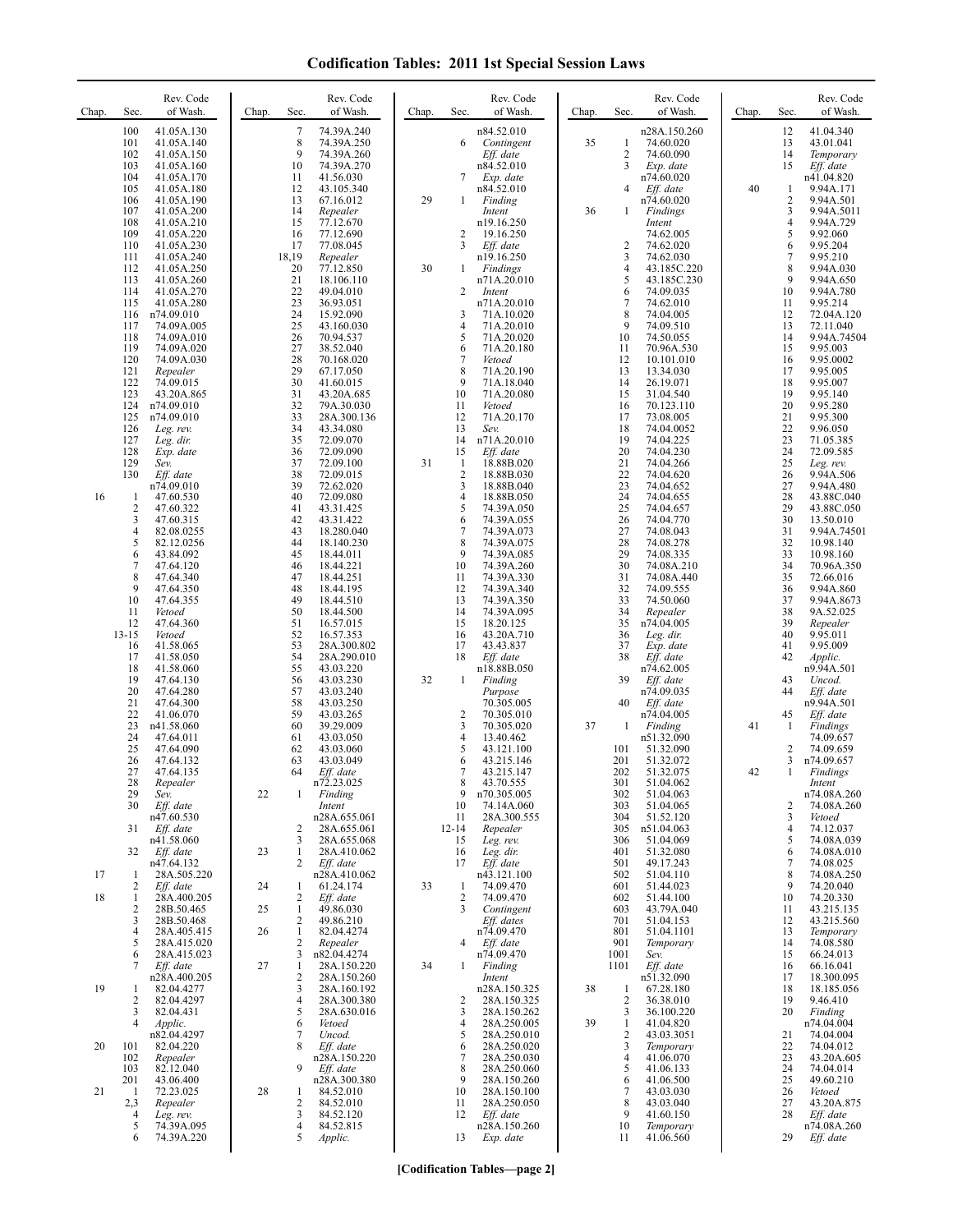## **Codification Tables: 2011 1st Special Session Laws**

| Chap. | Sec.       | Rev. Code<br>of Wash.     | Chap. | Sec.       | Rev. Code<br>of Wash.    | Chap. | Sec.       | Rev. Code<br>of Wash.    | Chap. | Sec.                           | Rev. Code<br>of Wash.              | Chap. | Sec.              | Rev. Code<br>of Wash.                |
|-------|------------|---------------------------|-------|------------|--------------------------|-------|------------|--------------------------|-------|--------------------------------|------------------------------------|-------|-------------------|--------------------------------------|
|       |            | n74.08A.010               |       | 315        | Leg. rev.                |       |            | n49.46.010               |       | 803                            | 43.105.047                         |       |                   | Approp. Act                          |
| 43    | 101        | Purpose<br>n43.19.003     |       | 401<br>402 | 41.06.020<br>41.06.076   |       | 501<br>502 | 43.19.763<br>43.19.766   |       | 804<br>805                     | 43.105.052<br>43.19.190            |       | 6001              | (Uncod.)<br>Vetoed                   |
|       | 102        | 43.19.003                 |       | 403        | 41.06.080                |       | 503        | 43.19.769                |       | 806                            | 43.105.111                         |       | 6002-7004         | Par. veto                            |
|       | 103<br>104 | 43.19.005<br>43.19.008    |       | 404<br>405 | 41.06.093<br>41.06.110   |       | 504<br>505 | 43.19.772<br>43.19.775   |       | 807<br>808                     | 43.105.057<br>43.105.060           |       |                   | <b>Omnibus</b><br>Approp. Act        |
|       | 105        | Temporary                 |       | 406        | 41.06.120                |       | 506        | 43.19.778                |       | 809                            | 19.34.231                          |       |                   | (Uncod.)                             |
|       | 106<br>107 | 41.06.099                 |       | 407<br>408 | 41.06.133                |       | 507<br>508 | 43.19.784                |       | 810                            | 19.34.420                          |       | 7005<br>7006-7017 | 39.35B.050                           |
|       | 108        | 43.17.010<br>43.17.020    |       | 409        | 41.06.142<br>41.06.150   |       | 509        | 43.41.370<br>43.41.380   |       | 811<br>812                     | 46.20.157<br>2.36.054              |       |                   | Par. veto<br><i><b>Omnibus</b></i>   |
|       | 109        | 42.17A.705                |       | 410        | 41.06.152                |       | 510        | 43.41.110                |       | 813                            | 29A.08.760                         |       |                   | Approp. Act                          |
|       | 110<br>111 | 42.17.2401<br>Eff. date   |       | 411<br>412 | 41.06.157<br>41.06.162   |       | 511<br>512 | 4.92.006<br>4.92.040     |       | 814<br>815-909                 | 43.63A.550<br>Vetoed               |       | 7018              | (Uncod.)<br>Vetoed                   |
|       |            | n42.17A.705               |       | 413        | 41.06.167                |       | 513        | 4.92.130                 |       | 1001                           | 41.80.911                          |       | 7019              | Par. veto                            |
|       | 112        | Exp. date<br>n42.17.2401  |       | 414<br>415 | 41.06.169<br>41.06.170   |       | 514<br>515 | 4.92.150<br>4.92.160     |       | 1002<br>1003                   | 43.19.900<br>43.19.901             |       |                   | <i><b>Omnibus</b></i><br>Approp. Act |
|       | 201        | 43.19.011                 |       | 416        | 41.06.220                |       | 516        | 4.92.210                 |       | 1004                           | 43.19.902                          |       |                   | (Uncod.)                             |
|       | 202<br>203 | 43.19.025<br>43.19.035    |       | 417<br>418 | 41.06.260<br>41.06.270   |       | 517<br>518 | 4.92.270<br>4.92.280     |       | 1005<br>1006                   | 43.19.903<br>43.41.981             |       | 7020<br>7021      | 28B.20.725<br>28B.30.750             |
|       | 204        | 43.19.125                 |       | 419        | 41.06.280                |       | 519        | 10.92.020                |       | 1007                           | 43.19.904                          |       | 7022              | 28B.15.210                           |
|       | 205<br>206 | 43.19.180<br>43.19.185    |       | 420<br>421 | 41.06.285<br>41.06.350   |       | 520<br>521 | 48.62.021<br>48.64.010   |       | 1008<br>1009                   | 43.330.910<br>43.41A.900           |       | 7023<br>7024      | 28B.15.310<br>28B.35.370             |
|       | 207        | 43.19.190                 |       | 422        | 41.06.395                |       | 522        | 39.29.011                |       | 1010                           | 41.06.070                          |       | 7025              | 28B.50.360                           |
|       | 208<br>209 | 43.19.1905<br>43.19.19052 |       | 423<br>424 | 41.06.400<br>41.06.410   |       | 523<br>524 | 39.29.016<br>39.29.018   |       | 1011<br>1012                   | Leg. dir.<br>Leg. rev.             |       | 7026<br>7027      | 43.43.944<br>43.63A.125              |
|       | 210        | 43.19.1906                |       | 425        | 41.06.420                |       | 525        | 39.29.025                |       | 1013                           | Repealer                           |       | 7028              | Intent                               |
|       | 211<br>212 | 43.19.1908<br>43.19.1913  |       | 426<br>427 | 41.06.476<br>41.06.490   |       | 526<br>527 | 39.29.055<br>39.29.065   |       | 1014                           | Exp. date<br>n42.17.460            |       | 7029-7031         | 43.155.130<br>Par. veto              |
|       | 213        | 43.19.1915                |       | 428        | 41.06.510                |       | 528        | 39.29.068                |       | 1015                           | Eff. date                          |       |                   | <i><b>Omnibus</b></i>                |
|       | 214<br>215 | 43.19.1917                |       | 429<br>430 | 41.06.530<br>43.41.113   |       | 529<br>530 | 39.29.075<br>39.29.090   |       | 1016                           | n42.17A.060                        |       |                   | Approp. Act                          |
|       | 216        | 43.19.1919<br>43.19.19191 |       | 431        | 34.05.030                |       | 531        | 39.29.100                |       | 1017                           | Leg. rev.<br>Eff. date             |       | 7032              | (Uncod.)<br>82.16.020                |
|       | 217        | 43.19.1920                |       | 432        | 41.04.340                |       | 532        | 39.29.110                |       |                                | n43.19.003                         |       | 7033              | 82.16.020                            |
|       | 218<br>219 | 43.19.19201<br>43.19.1921 |       | 433<br>434 | 41.04.385<br>41.04.395   |       | 533<br>534 | 39.29.120<br>43.88.580   | 44    | $\mathbf{1}$<br>$\overline{2}$ | 3.62.020<br>12.40.020              |       | 7034<br>7035      | 82.18.040<br>82.45.060               |
|       | 220        | 43.19.1932                |       | 435        | 41.04.665                |       | 535        | Leg. rev.                |       | 3                              | 36.18.018                          |       | 7036              | Par. veto                            |
|       | 221<br>222 | 43.19.200<br>43.19.450    |       | 436<br>437 | 41.04.670<br>41.04.680   |       | 601<br>602 | 43.19.791<br>43.19.794   |       | $\overline{4}$<br>5            | 3.62.060<br>36.18.020              |       |                   | <i><b>Omnibus</b></i><br>Approp. Act |
|       | 223        | 43.19.455                 |       | 438        | 41.04.685                |       | 603        | 43.330.400               |       | 6                              | 43.79.505                          |       |                   | (Uncod.)                             |
|       | 224<br>225 | 43.19.500<br>43.19.501    |       | 439<br>440 | 41.04.720<br>41.04.770   |       | 604<br>605 | 43.330.403<br>43.330.406 |       | $\overline{7}$                 | Eff. date<br>n3.62.020             |       | 7037<br>7038      | Sev.<br>Exp. date                    |
|       | 226        | 43.19.530                 |       | 441        | 41.07.020                |       | 606        | 43.330.409               | 45    | 1                              | Findings                           |       |                   | n39.35B.050                          |
|       | 227<br>228 | 43.19.534<br>43.19.538    |       | 442<br>443 | 41.07.030<br>41.60.015   |       | 607<br>608 | 43.330.412<br>43.330.415 |       | $\overline{2}$                 | 66.70.020<br>66.70.030             |       | 7039              | Eff. dates<br>n39.35B.050            |
|       | 229        | 43.19.539                 |       | 444        | 41.80.005                |       | 609        | 43.330.418               |       | 3                              | 66.70.040                          | 49    | 1                 | Findings                             |
|       | 230<br>231 | 43.19.560<br>43.19.565    |       | 445<br>446 | 41.80.020<br>42.16.010   |       | 610<br>611 | 43.330.421<br>41.07.030  |       | $\overline{4}$<br>5            | 66.70.050<br>66.70.060             |       | 2-6088            | Intent<br><i><b>Omnibus</b></i>      |
|       | 232        | 43.19.585                 |       | 447        | 42.17.370                |       | 612        | 43.991.040               |       | 6                              | 66.70.010                          |       |                   | Approp. Act                          |
|       | 233<br>234 | 43.19.600<br>43.19.610    |       | 448<br>449 | 42.17A.110<br>43.01.040  |       | 613<br>614 | Repealer<br>Leg. rev.    |       | $\overline{7}$<br>8            | 66.08.050<br>66.08.070             |       | 7001              | (Uncod.)<br>43.99X.010               |
|       | 235        | 43.19.620                 |       | 450        | 43.01.135                |       | 615        | Leg. rev.                |       | 9                              | Leg. dir.                          |       | 7002              | 43.99X.020                           |
|       | 236<br>237 | 43.19.635<br>43.19.646    |       | 451<br>452 | 43.03.028<br>43.03.120   |       | 701<br>702 | 43.41A.003<br>43.41A.010 | 46    | 10<br>-1                       | $Eff$ . date<br>Intent             |       | 7003<br>7004      | 43.99X.030<br>43.99X.040             |
|       | 238        | 43.19.663                 |       | 453        | 43.03.130                |       | 703        | 43.41A.015               |       |                                | n39.42.140                         |       | 7005              | 43.99X.050                           |
|       | 239<br>240 | 43.19.685<br>43.19.702    |       | 454<br>455 | 43.06.013<br>43.06.410   |       | 704<br>705 | 43.41A.020<br>43.41A.006 |       | 2<br>3                         | Uncod.<br>39.42.140                |       | 7006<br>7007      | 43.99I.105<br>43.99N.130             |
|       | 241        | 43.19.704                 |       | 456        | 43.06.425                |       | 706        | 43.41A.025               |       | $\overline{4}$                 | Approp.                            |       | 7008              | 43.99P.080                           |
|       | 242<br>243 | 43.19.708<br>43.19.710    |       | 457<br>458 | 43.33A.100<br>43.130.060 |       | 707<br>708 | 43.41A.030<br>43.41A.035 | 47    |                                | Intent<br>n28B.10.400              |       | 7009<br>7010      | 43.99Q.130<br>43.99Q.180             |
|       | 244        | 19.27.070                 |       | 459        | 43.131.090               |       | 709        | 43.41A.040               |       | $\overline{c}$                 | 28B.10.400                         |       | 7011              | Leg. dir.                            |
|       | 245<br>246 | 19.27A.140<br>39.34.055   |       | 460<br>461 | 48.37.060<br>49.46.010   |       | 710<br>711 | 43.41A.045<br>43.41A.050 |       | 3<br>4                         | 28B.10.405<br>28B.10.410           |       | 8001-8012         | <b>Omnibus</b><br>Approp. Act        |
|       | 247        | 39.35.030                 |       | 462        | 49.46.010                |       | 712        | 43.41A.055               |       | 5                              | 28B.10.415                         |       |                   | (Uncod.)                             |
|       | 248<br>249 | 39.35C.010<br>39.35D.020  |       | 463<br>464 | 49.74.020<br>49.74.030   |       | 713<br>714 | 43.41A.060<br>43.41A.065 |       | 6<br>$\overline{7}$            | 28B.10.417<br>28B.10.423           |       | 8013<br>8014      | Sev.<br>$Eff.$ date                  |
|       | 250        | 43.19A.010                |       | 465        | 49.90.010                |       | 715        | 43.41A.070               |       | 8                              | 28B.10.430                         |       |                   | n43.99X.010                          |
|       | 251<br>252 | 43.19A.022<br>39.32.035   |       | 466<br>467 | 50.13.060<br>28A.345.060 |       | 716<br>717 | 43.41A.075<br>43.41A.080 |       | 9<br>10                        | 41.32.836<br>41.32.570             | 50    | $1-$<br>311       | Par. veto<br><b>Omnibus</b>          |
|       | 253        | 43.01.225                 |       | 468        | 28A.400.201              |       | 718        | 43.41A.085               |       | 11                             | 41.32.800                          |       |                   | Approp. Act                          |
|       | 254<br>255 | 43.82.120<br>43.82.125    |       | 469<br>470 | 34.12.100<br>36.21.011   |       | 719<br>720 | 43.41A.090<br>43.41A.095 |       | 12<br>13                       | 41.32.802<br>41.32.860             |       | 312               | (Uncod.)<br>Vetoed                   |
|       | 256        | 43.99H.070                |       | 471        | 41.04.020                |       | 721        | 43.41A.100               |       | 14                             | 41.32.862                          |       | 401-715           | Par. veto                            |
|       | 257<br>258 | 73.24.020<br>Repealer     |       | 472<br>473 | 41.04.460<br>41.60.050   |       | 722<br>723 | 43.41A.105<br>41.06.101  |       | 15<br>16                       | 41.35.060<br>41.35.230             |       |                   | <i><b>Omnibus</b></i><br>Approp. Act |
|       | 259        | Leg. rev.                 |       | 474        | 41.68.030                |       | 724        | 43.41A.135               |       | 17                             | 41.37.050                          |       |                   | (Uncod.)                             |
|       | 301<br>302 | 1.08.039<br>28A.300.040   |       | 475<br>476 | 41.68.040<br>41.68.050   |       | 725<br>726 | 28A.650.015<br>39.94.040 |       | 18<br>19                       | 41.40.798<br>41.40.037             |       | 716<br>717-723    | Vetoed<br>Par. veto                  |
|       | 303        | 28B.10.029                |       | 477        | 47.28.251                |       | 727        | 40.14.020                |       | 20                             | 41.50.030                          |       |                   | <i><b>Omnibus</b></i>                |
|       | 304<br>305 | 40.06.030<br>43.08.061    |       | 478<br>479 | Repealer<br>Leg. rev.    |       | 728<br>729 | 42.17.460<br>42.17.467   |       | 21<br>22                       | 41.50.080<br>41.50.110             |       |                   | Approp. Act<br>(Uncod.)              |
|       | 306        | Repealer                  |       | 480        | Exp. date                |       | 730        | 42.17.469                |       | 23                             | Eff. dates                         |       | 724               | Vetoed                               |
|       | 307<br>308 | 43.19.730<br>43.19.733    |       | 481        | n42.17.370<br>Eff. date  |       | 731<br>732 | 42.17.471<br>42.17A.060  | 48    | $1-$                           | n28B.10.400<br>Par. veto           |       | 725-924           | Par. veto<br><i><b>Omnibus</b></i>   |
|       | 309        | 43.19.736                 |       |            | n42.17A.110              |       | 733        | 43.88.092                |       | 5027                           | <i><b>Omnibus</b></i>              |       |                   | Approp. Act                          |
|       | 310<br>311 | 43.09.465<br>43.19.739    |       | 482        | Exp. date<br>n43.131.090 |       | 734<br>735 | 43.19.797<br>43.41A.150  |       |                                | Approp. Act<br>(Uncod.)            |       | 925               | (Uncod.)<br>Vetoed                   |
|       | 312        | 43.19.742                 |       | 483        | Exp. date                |       | 736        | 43.41A.152               |       | 5028                           | Vetoed                             |       | 926               | 15.76.115                            |
|       | 313<br>314 | Temporary<br>43.19.745    |       | 484        | n49.46.010<br>Eff. date  |       | 801<br>802 | 43.105.006<br>43.105.020 |       | 5029-5053                      | Par. veto<br><i><b>Omnibus</b></i> |       | 927<br>928        | 19.30.030<br>28B.15.068              |
|       |            |                           |       |            |                          |       |            |                          |       |                                |                                    |       |                   |                                      |

**[Codification Tables—page 3]**